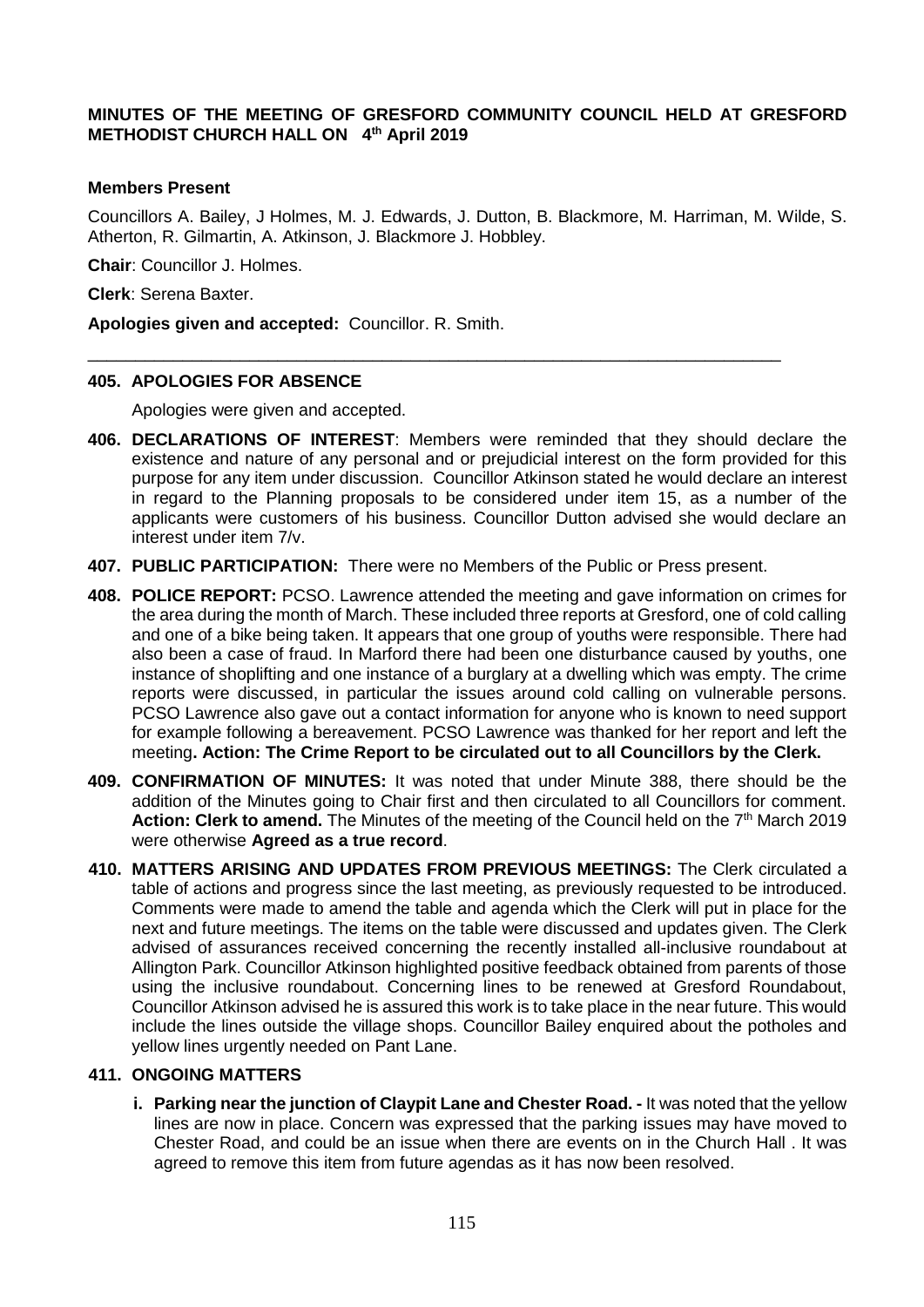- **ii. 7 Chester Road**: Councillor Atkinson advised that he had raised the matter again with WCBC.
- **iii. Clappers Lane flooding:** The Clerk advised of a recent response received from the MP Ian Lucas who attached a response received from Wrexham Council. The response was noted. A discussion took place and suggestions were forwarded as to how the matter might be progressed. It was **RESOLVED** that the Clerk will write a letter on behalf of the Community Council, to WCBC, highlighting the matter and lack of progress, and asking for a copy of their schedule of works in connection with this matter, together with associated costs, and a list of approved contractors from whom quotes might be obtained. The Clerk will also check to see whether the Community Council has any powers in this regard since it concerns the Highway. Once this information is received, the Council will consider whether it wishes to obtain quotes from approved contractors to try to resolve the matter itself. **Action: Clerk.**
- **iv. High Street, Gresford:** The Clerk reported that WCBC in response had asked about the location of the traffic survey to take place. Councillor Atkinson advised that this information should be known and he would get back in touch with the Highways Manager to clarify. **Action: Councillor Atkinson**.
- **v. Pont Y Capel Lane.** The Clerk advised on a response she had received from WCBC; and the two options suggested by the Highways Manager as a way forward to resolve the matter. Councillor Dutton declared an interest as adjoining landowner, and remained for the discussion to give background information, but took no part in the decision that was reached by the Council. The options suggested were the Stopping up Order which the Council had previously considered, which could involve the Community Council in some cost, as yet unknown. Alternatively, a Prohibition of Motor Vehicles Traffic Regulation Order (TRO) which would be paid for by WCBC, and ongoing maintenance of the lane remaining the responsibility of WCBC. Access would be available to adjoining landowners, and those with maintenance interests such as British Rail, and to pedestrians. The merits of both options were discussed and a proposal was made by Councillor Wilde to proceed with requesting the TRO, which was seconded by Councillor Harriman. It was therefore **RESOLVED to proceed with the request to WCBC for a TRO. Action: Clerk to make request to Highways Manager.**
- **vi. Marford Play Area:** Concerns were expressed that no maintenance work appeared to have been carried out to the hedge and it is now bird nesting season. It was however noted that parts of the hedge are encroaching around the seat areas and onto the footpath and these will need to be attended to. It was **RESOLVED that the Clerk should contact WCBC and ask for their urgent attention, and follow up in writing. Action: Clerk.**
- **412. VACANCY GRESFORD EAST WARD:** The Clerk advised that the Electoral Department of WCBC, had since the last meeting of the Community Council, undertaken the procedure of notifying the electorate via a Notice of Election, with a closing date of 3<sup>rd</sup> April 2019. The candidate previously put forward for election had been uncontested, therefore no actual election is required to take place, and the new Councillor for Gresford East Ward will be Mr Keith Hobbley. This was noted.
- **413. CLERK UPDATE ON FORWARD WORK FOR THE COUNCIL FOR CONSIDERATION (AS PER SLCC MEETING):** The Clerk advised the Council of upcoming matters for the new Council Year that had been suggested by the SLCC conference. These are Planning Arrangements for the deaths of prominent public figures, and for a review of Council website, in accordance with The Public Sector Bodies (Websites and Mobile Applications) (No. 2) Accessibility Regulations 2018. These items were **noted**. Councillor Harriman expressed a view on whether the matter of response to death of prominent persons should be a matter for the Community Council or not, and the Chair suggested that the review of the website should be undertaken by a task group. It was **RESOLVED** that the item concerning the death of prominent figures be considered by the General Amenities Committee, and a task group be set up in due course to look at the review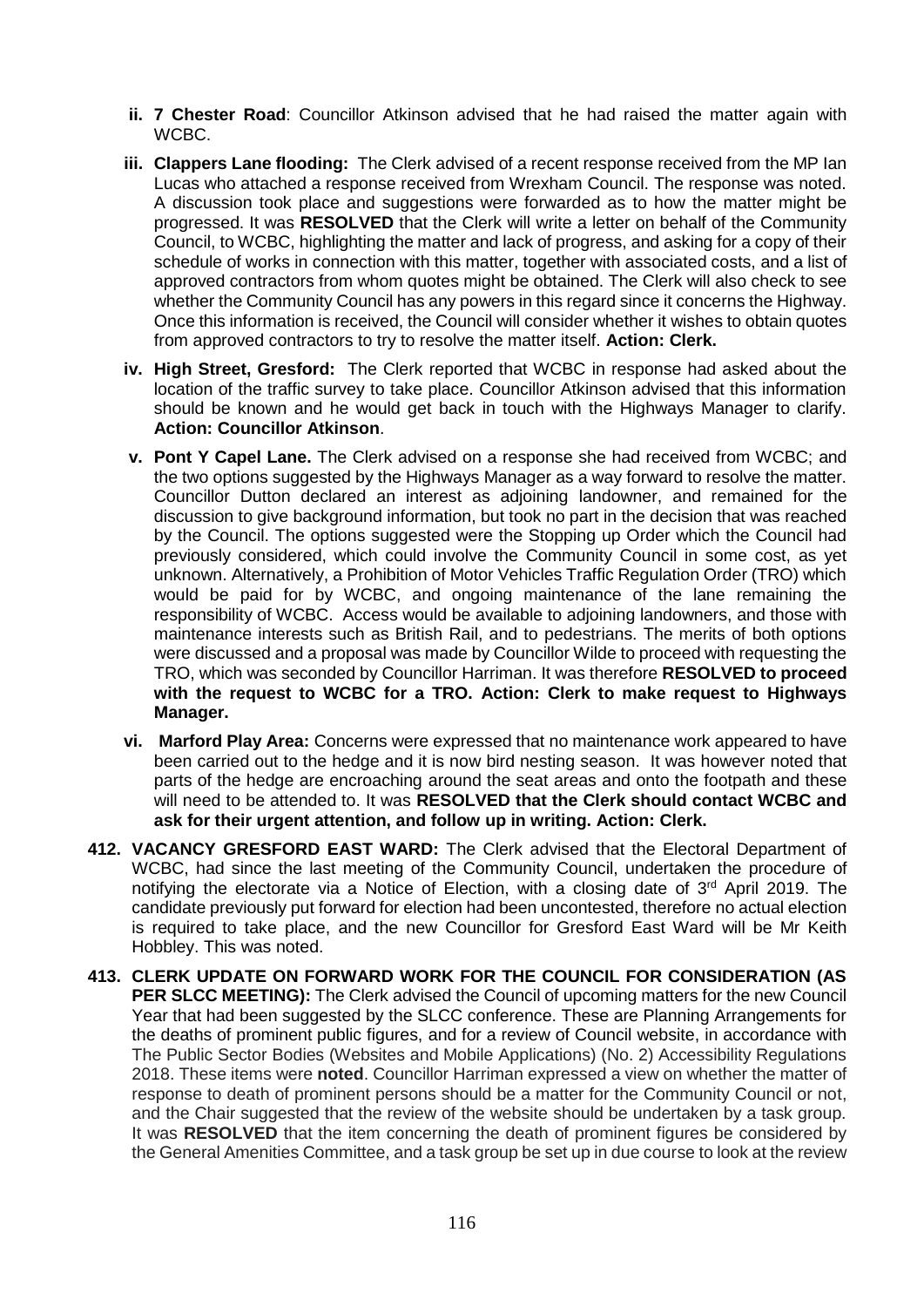of the website arrangements. **Action: Clerk to Agenda and arrange task group, after the Annual meeting.** 

- **414. APPROVAL SOUGHT FOR EXPENDITURE OF £300 TO REVALUE THE LAND FOR THE ALLOTMENTS:** The Chair gave an overview of the situation to date and the request from the Allotment task group to have the valuation originally obtained by the Allotment Association, reviewed by the same company to see if it still applied given the length of time that had elapsed. A price had been received and had been responded to, to ask if the price could be reduced. This price had now been received and Council's approval was sought for the expenditure of £300 for the report. The Clerk then advised that just that day a letter had been received from the Valuers, stating that they had undertaken the review, although they had not as yet been formally asked to proceed. Nevertheless, a valuation of the land had been made, as previously and for this an invoice had been received for £360, the £60 being VAT**. It was RESOLVED to approve the expenditure.**
- **415. APPROVAL SOUGHT FOR EXPENDITURE OF £630 TO UNDERTAKE PITCH MAINTENANCE AT ALLINGTON PARK:** Councillor Atherton advised the meeting of the circumstances and proposed the need for this expenditure ,and also advised on the reason why the work to maintain and upgrade the pitch would need to be done in two parts .Concern was expressed at the current state of the area and the fact that the work may be wasted if there is a spell of hot weather. The Clerk and the Chair advised that the quotation had been obtained with the help of Gresford Trust because of their maintenance work on their land and the difficulties experienced in obtaining specialist work on pitch areas, hence only one quote had been received but the work was acknowledged to be urgently required. The proposal was seconded by Councillor Bailey and it was **RESOLVED** to proceed with the expenditure. **Action: Clerk to contact the company.**
- **416. GRESFORD HEALTH CENTRE ONGOING MATTERS FOR CONSIDERATION:** The Clerk mentioned letters she had forwarded from Lesley Griffiths AM, and circulated copies of a letter received from BCUHB in response to items raised by the Community Council in a Freedom of Information request. Councillor Edwards advised that Friends of Alyn Family Doctors had ceased operating. A discussion took place about the contents of the letter. Councillor Holmes advised that it seems the problems referred to with the building had not been addressed. Councillor Atkinson updated on the meeting he had held with the AM and MP. A discussion took place about Alyn Family Doctors and the proposed Patient Engagement Group, of which Councillor Harriman advised there was still no mention on the website of the practice. Councillor Dutton advised on the issue of GP registration across England and Wales, and this was discussed. It was **AGREED that a letter shall be sent to the AM and MP highlighting this issue and asking them to take it forward.** Councillor Edwards expressed his personal views on the removal of GP sessions at the Gresford Health Centre, and advised that he is most concerned about the lack of signage on the roundabout at Llay. The following was **RESOLVED: A letter to be sent to the AM and MP raising concerns about the time and process involved in GP registration between England and Wales. A letter to be sent to Alyn Family Doctors, BCUHB, and separately to the AM, mentioning that it is both Gresford and Marford communities that are affected. This letter to mention concerns about the growth of these communities and the increasing delays in patients being able to obtain an appointment. To express concerns about the involvement of the Patients Engagement group, and the fact that it has not been publicised, and asking that they do not put in an application to alter provision from the Gresford Health Centre until the group has had a chance to meet and communicate with the practice and BCUHB. Action: Clerk to draft letter.**
- **417. TRAFFIC SURVEY MARFORD HILL- COUNCILLOR GILMARTIN:** Councillor Gilmartin advised that he has passed all information obtained from the survey to North Wales police. He will prepare a narrative and forward the figures on to other Councillors. He suggested that the Police Officer in charge could be invited to a future meeting for discussion. Councillor Holmes raised an issue concerning the condition of tarmac at points on the hill which is dangerous for cyclists. **Action: Councillor Gilmartin**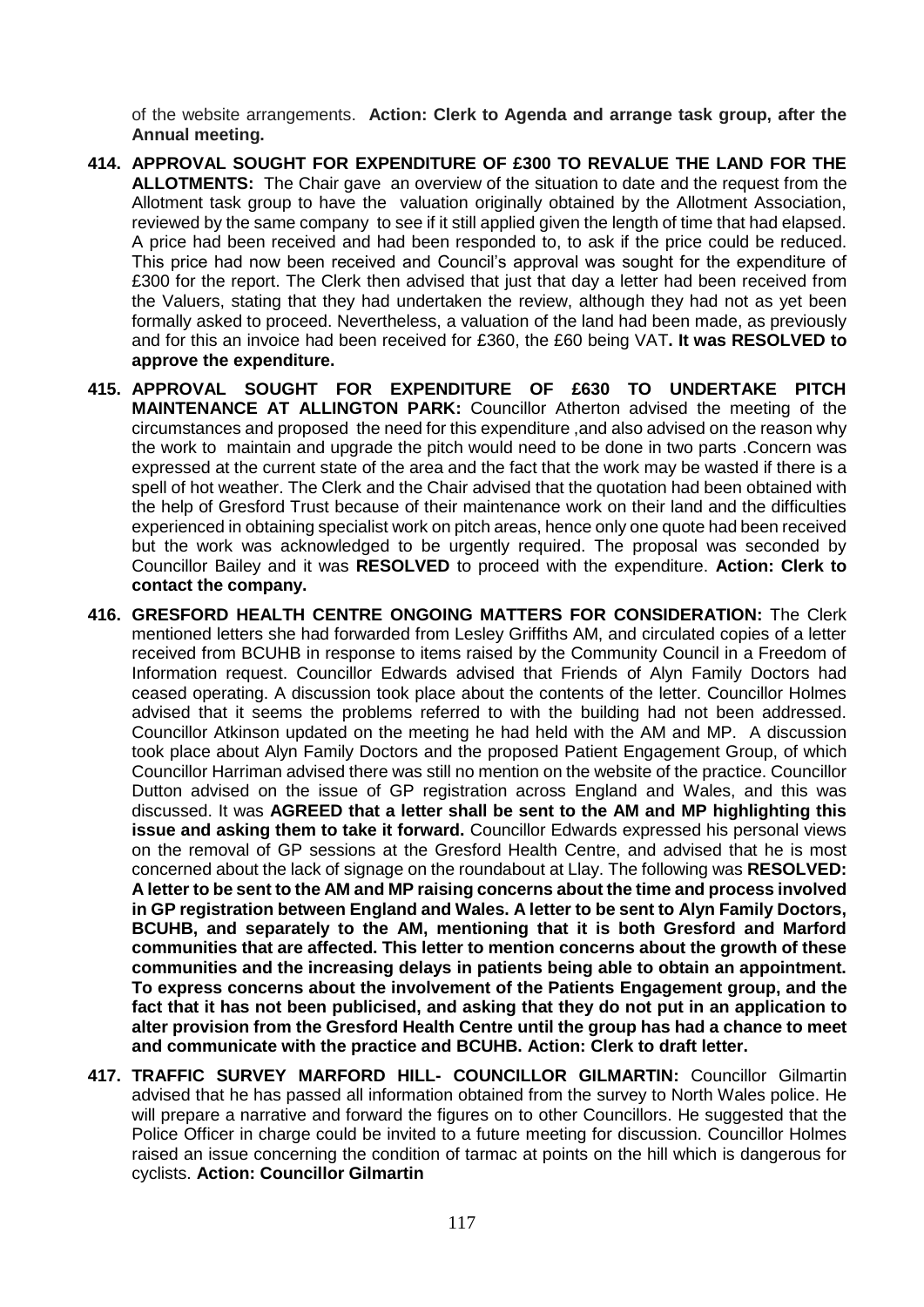- **418. REQUEST FOR PEDESTRIAN CROSSING AT GRESFORD AND UPGRADE OF THE CROSSING AT MARFORD HILL:** The Clerk advised of the response received from WCBC in response to the letter sent. In regard to both requests for siting of a crossing and the upgrade of the existing crossing, traffic surveys would need to be carried out and this would carry a cost. Once the surveys had been carried out it would then be a matter of waiting for the work to be prioritised. A discussion took place on this. Councillor Atkinson proposed waiting to see what came from the survey and request concerning High Street. Councillor B. Blackmore highlighted concerns expressed by parents of pupils of Rofft school. Councillor Edwards suggested it is worth going back to the Council to ask about their criteria. The Chair highlighted the importance of advising residents to report near misses on 101. It was **RESOLVED that the two Borough Councillors request from WCBC the criteria that is used to prioritise crossings from the data obtained from traffic surveys and to consider this at a future meeting. Action: Borough Councillors to enquire regarding data/ criteria. Clerk to Agenda this item for Council meeting in June.**
- **419. TOWN AND COUNTRY PLANNING ACT 1990 (AS AMENDED):** Councillor Atkinson expressed an interest for these items and took no part in the discussions.
	- i. *P/2019/0222:*. Rear sun lounge extension with balcony over and front porch extension: Lark Rise 20 Wynnstay Lane, Marford, Wrexham. **No objections were raised.**
	- ii. *P/2019/0219:* Single-storey link extension between main house and existing annex and new garage extension: Tethers End Village Walks, Marford, Wrexham. **No objections were raised.**
	- iii. *P/2019/0203:* Extensions and alterations to dwelling :47 Annefield Park, Gresford, Wrexham. **No objections were raised.**
	- iv. *P/2019/0217:* Change of use to dog daycare and holistic therapy centre: Former ROC Office Unit 1, Borras Road, Borras, Wrexham. **No objections were raised.**
	- v. *P/2019/0189*: Construction of timber framed building for use as classrooms: Homestead Nursery, Old Wrexham Road, Gresford, Wrexham. **No objections were raised.**
	- vi. *P/2019/0223*: Single-storey extension to rear with new roof over rear of garage: 59 Bodwyn Crescent, Gresford, Wrexham. **No objections were raised.**

#### **420. FINANCE:**

**i.** The following items of expenditure were presented and **Approved**.

| <b>Date</b>        | <b>Payment To</b>                           | <b>Reason</b>                                          | Amount  |
|--------------------|---------------------------------------------|--------------------------------------------------------|---------|
| <b>EXPENDITURE</b> |                                             |                                                        |         |
| 4.4.19             | Serena Baxter                               | NJC Salary, allowances and reimbursements              |         |
| 4.4.19             | Michelle Jones                              | <b>NJC Salary</b>                                      |         |
| 4.4.19             | <b>HMRC</b>                                 | Monthly payment due                                    |         |
| 4.4.19             | <b>WCBC</b>                                 | Quarterly Maintenance fee to end December<br>2018      | 2139.19 |
| 4.4.19             | <b>WCBC</b>                                 | Lighting Repair charges to end December<br>2018        | 807.80  |
| 4.4.19             | <b>NJW</b><br><b>Grounds</b><br>Maintenance | <b>Grass cutting Invoice March</b>                     | 432.00  |
| 4.4.19             | Design<br>Harrison<br>Development Itd       | Invoice for fees for initial assessment and<br>meeting | 586.20  |
| 4.4.19             | <b>WCBC</b>                                 | <b>School Crossing Patrol fees</b>                     | 1097.00 |
| 4.4.19             | SR Electrical and<br>security               | installation of CCTV.                                  | 2096.64 |
| 4.4.19             | <b>Scottish Power</b>                       | Invoice for Monthly Electricity supply Lighting        | 768.37  |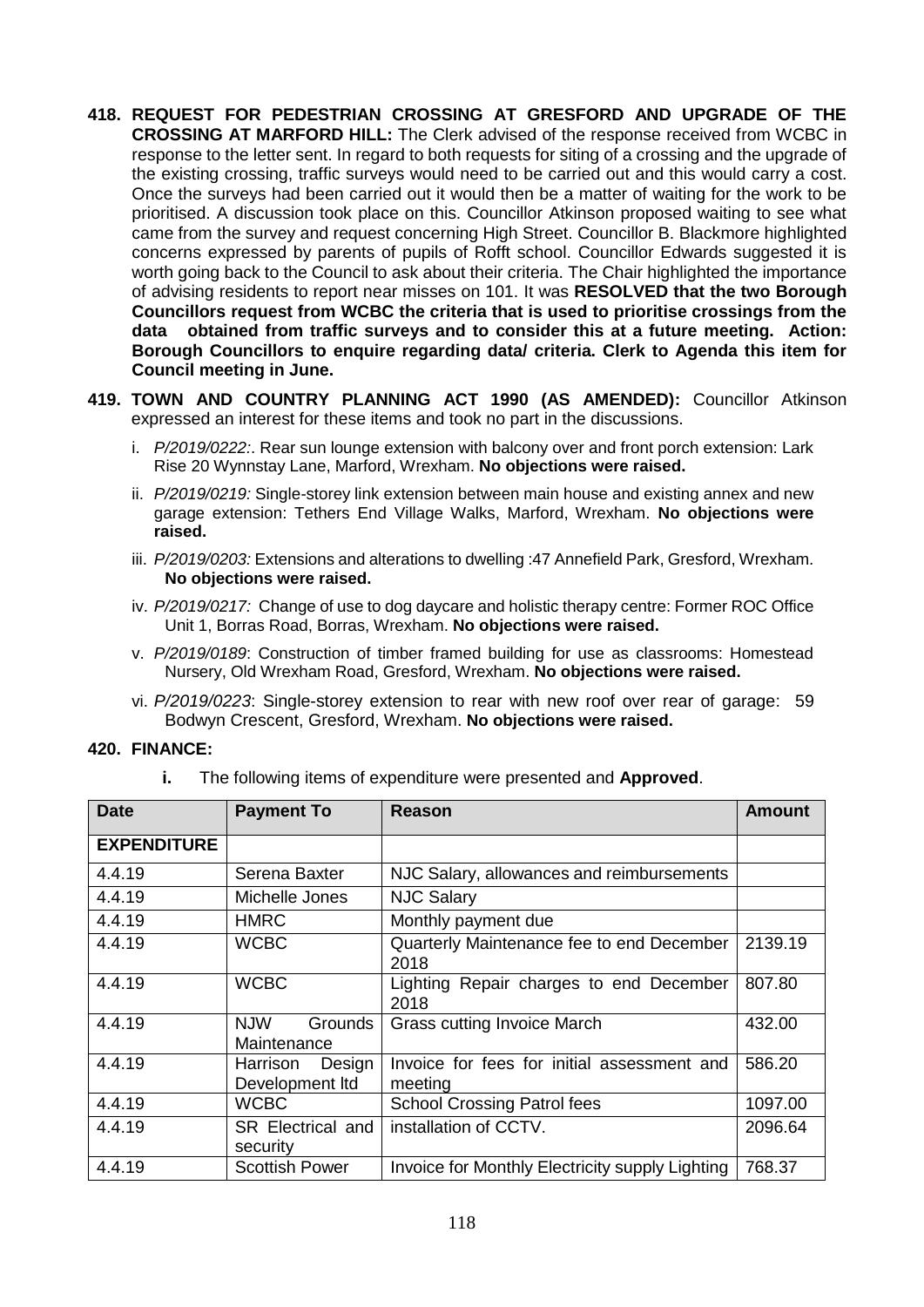| 4.4.19        | One Voice Wales       | Invoice for Training Place March     | 80.00    |
|---------------|-----------------------|--------------------------------------|----------|
| 4.4.19        | <b>WCBC</b>           | Invoice for annual rates at Cemetery | 670.65   |
| 4.4.19        | <b>Gresford Trust</b> | Hire of rooms                        | 81.25    |
| 11.4.19       | M Jones               | Reimbursement of laptop expenditure  | 495.94   |
| <b>INCOME</b> |                       |                                      |          |
| 1.4.19        | <b>WCBC</b>           | Precept income                       | 29666.67 |
| 3.4.19        | <b>HMRC</b>           | VAT Claim income                     | 8912.76  |

- ii. **FINANCIAL POSITION STATEMENT FOR THE END OF MARCH 2019:** The Clerk presented the financial position statement to the end of the Financial Year, and this was **Accepted.**
- **421. REPORT FROM COUNTY BOROUGH COUNCILLORS GRESFORD AND MARFORD**: Councillor Gilmartin had no report to make. Councillor Atkinson advised that a recent litter pick carried out had been successful. He further reported on progress regarding the Vicarage Lane development campaign, contacts with Alyn Family Doctors, and Reporting on potholes.

# **422. REPORTS: TO RECEIVE UPDATES FROM THE FOLLOWING**:

- ii. **Chair's Report**: The Chair circulated a written report, thanking the Clerk and Councillors for their help during the year, acknowledging that it has been a busy year and a lot has been achieved by the Council
- iii. **Gresford Trust**: A report was received from Gresford Trust, highlighting work that has been undertaken to trees along Chester road, and the use of the Trust's facilities by different groups and forthcoming priorities for the Trust.
- iv. **IMAGE:** A report was received from Councillor Bailey on behalf of IMAGE, highlighting progress with duck feeding publicity, work to encourage Bees and Trees and the Scarecrow trail for 2019.
- v. **Maes Y Pant**: A report was received from Councillor Edwards on behalf of Maes y Pant, highlighting improvements made for wheelchair and pushchair users, a new carving, progress with the dog control area, and the annual meeting of Friends of Maes y Pant on the  $2^{nd}$  April, and Coffee morning and plant sale on the 18<sup>th</sup> May.
- vi. **Community Speedwatch**: Councillor Atkinson advised that the Community Speed Camera had been used on a few occasions by himself and Councillor Gilmartin. Councillor Edwards reminded that two is the absolute minimum required to operate the camera and asked if Councillor Atkinson would advise the other members of the speed watch group of future dates and times to enable them to attend if possible.
- vii. **Gresford Library**: Councillor Bailey provided a report on behalf of the Library which highlighted the works carried out to improve facilities and fundraising events.

# **423. MEMBER'S URGENT ANNOUNCEMENTS:**

- i. **Proposal by Councillor B. Blackmore - Council to consider Gresford Trust 70th Anniversary celebrations.:** Councillor Blackmore advised the Council of a Planning group meeting that had recently taken place in regard to the planned event to celebrate the  $70<sup>th</sup>$ Anniversary of Gresford Trust. It was suggested that a Grant could be applied for.
- ii. The Clerk introduced an item which was not on the Agenda. This concerned **the digitisation of the cemetery record**s that had previously been approved to go ahead by Full Council. The Clerk advised that in taking this forward the Cemetery Assistant had obtained a further price for additional items to be added into the software package, amounting to £300.39 plus VAT. Council's approval was requested for this to go ahead. The Chair gave approval as per Financial Regulations for this expenditure as an urgent matter, and the Clerk will ensure it is recorded via the Agenda the next meeting of the Council.
- **424. ITEMS OF CORRESPONDENCE:** Items of Correspondence were tabled in a report from the Clerk, as received by the Council for the month of March 2019 and these were **noted**.